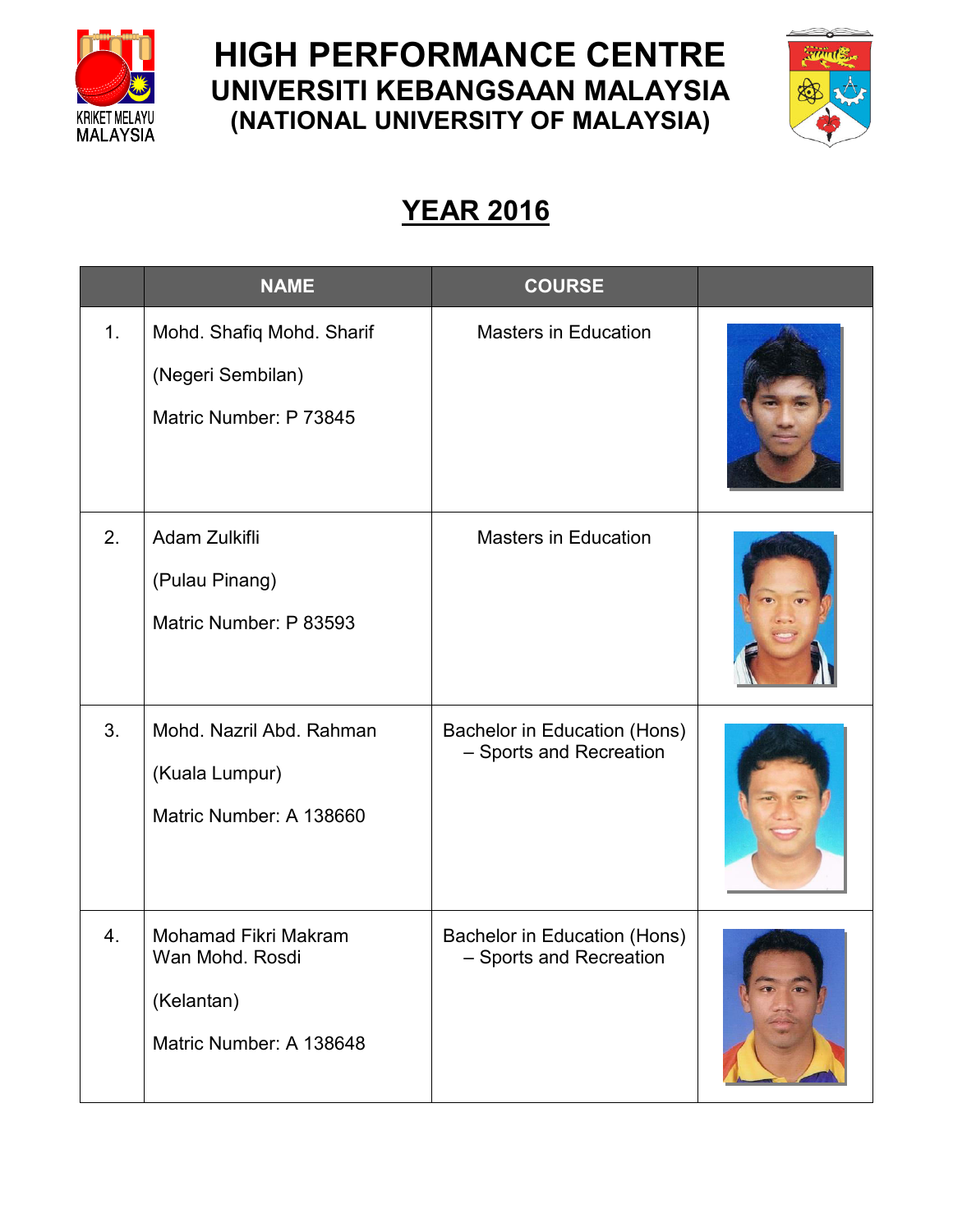| 5.             | Mohammad Faizal Abu Hassan<br>(Negeri Sembilan)<br>Matric Number: A 138659 | Bachelor in Education (Hons)<br>- Sports and Recreation |  |
|----------------|----------------------------------------------------------------------------|---------------------------------------------------------|--|
| 6.             | <b>Fadzrin Kate-Lee</b><br>(Kuala Lumpur)<br>Matric Number: A 142270       | Bachelor in Education (Hons)<br>- Sports and Recreation |  |
| 7 <sub>1</sub> | Ahmad Adzim Yahaya<br>(Pahang)<br>Matric Number: A 142268                  | Bachelor in Education (Hons)<br>- Sports and Recreation |  |
| 8.             | Nik Nabil Safwan Nik Anuay<br>(Kuala Lumpur)<br>Matric Number: A 142269    | Bachelor in Education (Hons)<br>- Sports and Recreation |  |
| 9.             | Muhd. Fitri Mohd. Sham<br>(Selangor)<br>Matric Number: A 142281            | Bachelor in Education (Hons)<br>- Sports and Recreation |  |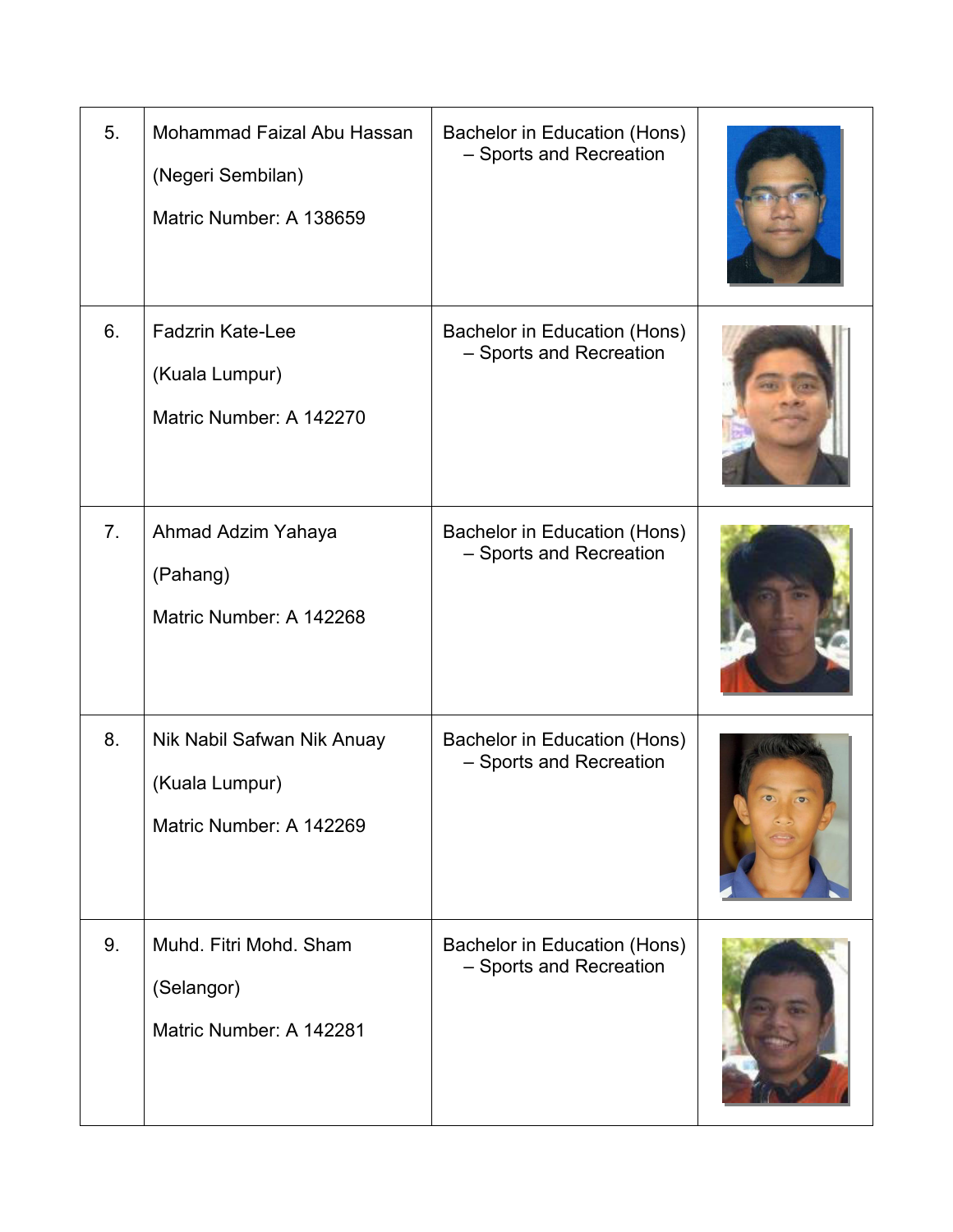| 10. | Noor Afif Ahmad Saufee<br>(Pahang)<br>Matric Number: A 146740             | Bachelor in Education (Hons)<br>- Sports and Recreation |  |
|-----|---------------------------------------------------------------------------|---------------------------------------------------------|--|
| 11. | Ahmad Fauzan Ab. Malik<br>(Pahang)<br>Matric Number: A 146743             | Bachelor in Education (Hons)<br>- Sports and Recreation |  |
| 12. | Che Wan Razlan<br>Che Wan Zalati<br>(Kelantan)<br>Matric Number: A 146742 | Bachelor in Education (Hons)<br>- Sports and Recreation |  |
| 13. | Ahmad Norhamizan Hamidon<br>(Selangor)<br>Matric Number: A 151569         | Bachelor in Education (Hons)<br>- Sports and Recreation |  |
| 14. | Amiruddin Azahar<br>(Kelantan)<br>Matric Number: A 152032                 | Bachelor in Education (Hons)<br>- Sports and Recreation |  |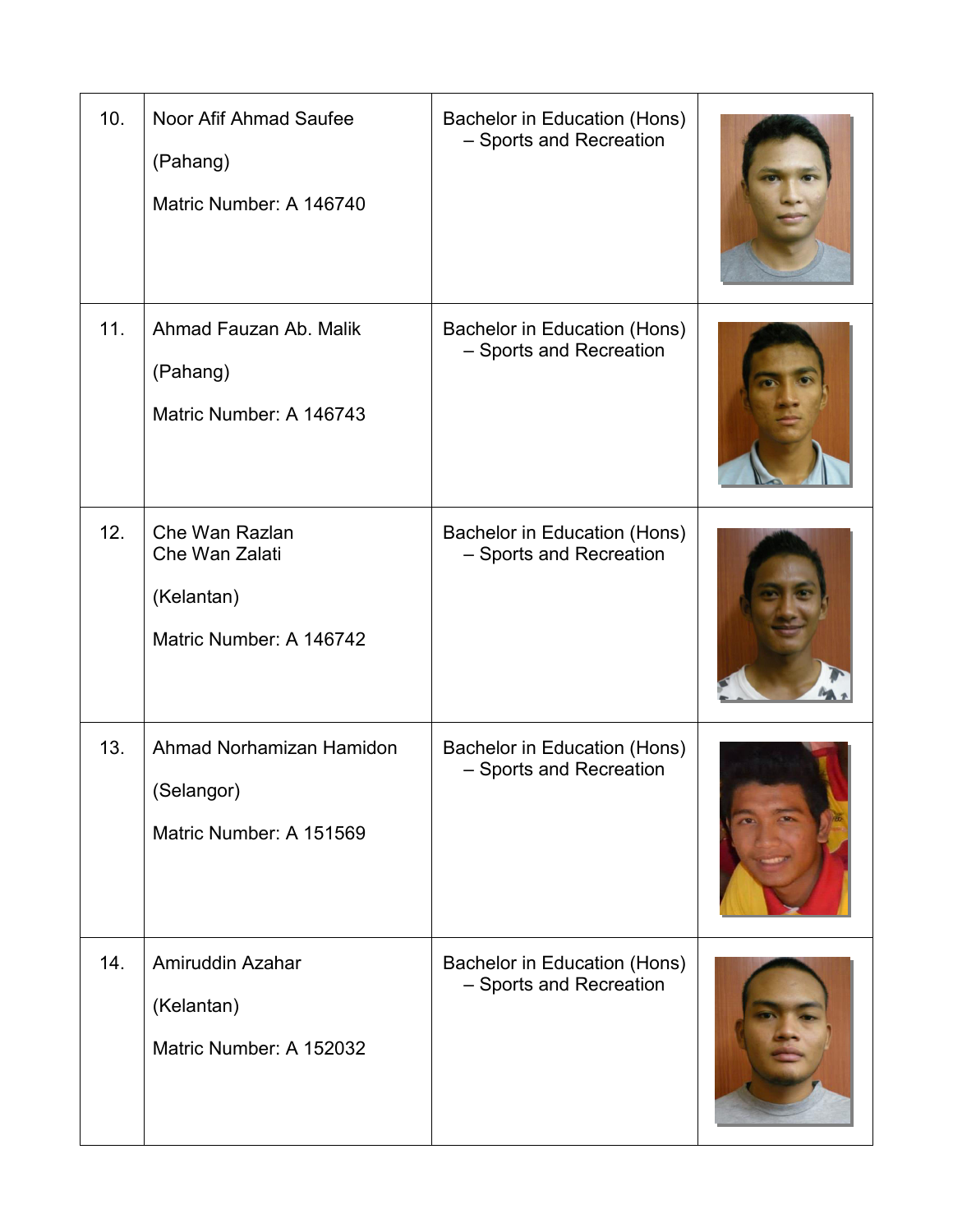| 15. | Muhammad Anwar A. Rahman<br>(Negeri Sembilan)<br>Matric Number: A 151570  | Bachelor in Education (Hons)<br>- Sports and Recreation |  |
|-----|---------------------------------------------------------------------------|---------------------------------------------------------|--|
| 16. | Muhammad Mahadi Muda<br>(Kelantan)<br>Matric Number: A 151568             | Bachelor in Education (Hons)<br>- Sports and Recreation |  |
| 17. | Muhamad Nasiruddin Mazlan<br>(Kelantan)<br>Matric Number: A 152009        | Bachelor in Education (Hons)<br>- Sports and Recreation |  |
| 18. | <b>Winifred Anne Duraisingam</b><br>(Selangor)<br>Matric Number: A 156759 | Bachelor in Education (Hons)<br>- Sports and Recreation |  |
| 19. | Ahmad Fahmi Mohamad Azmin<br>(Kelantan)<br>Matric Number: A 161770        | Bachelor in Education (Hons)<br>- Sports and Recreation |  |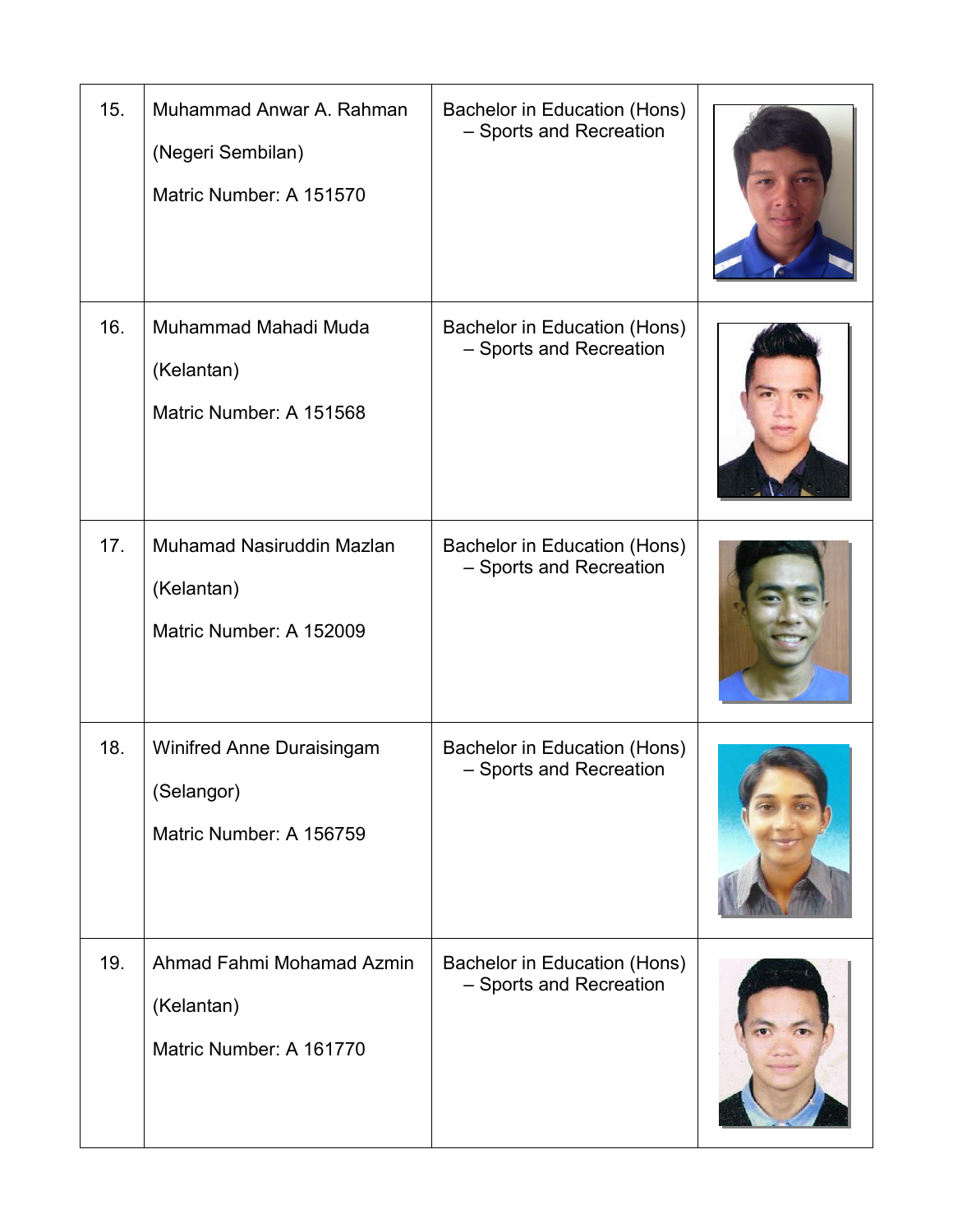| 20. | <b>Sudarmin Darwis</b><br>(Sabah)<br>Matric Number: A 161764             | Bachelor in Education (Hons)<br>- Sports and Recreation |  |
|-----|--------------------------------------------------------------------------|---------------------------------------------------------|--|
| 21. | Muhammad Amdam Wiliyoh<br>(Pahang)<br>Matric Number: A 161769            | Bachelor in Education (Hons)<br>- Sports and Recreation |  |
| 22. | Muhammad Trisman Rudi<br>(Sabah)<br>Matric Number: A 161766              | Bachelor in Education (Hons)<br>- Sports and Recreation |  |
| 23. | Nur Amalina Zainal<br>(Kuala Lumpur)<br>Matric Number: A 161768          | Bachelor in Education (Hons)<br>- Sports and Recreation |  |
| 24. | <b>Muhamad Faiz Ahmad Nasir</b><br>(Kelantan)<br>Matric Number: A 161773 | Bachelor in Education (Hons)<br>- Sports and Recreation |  |